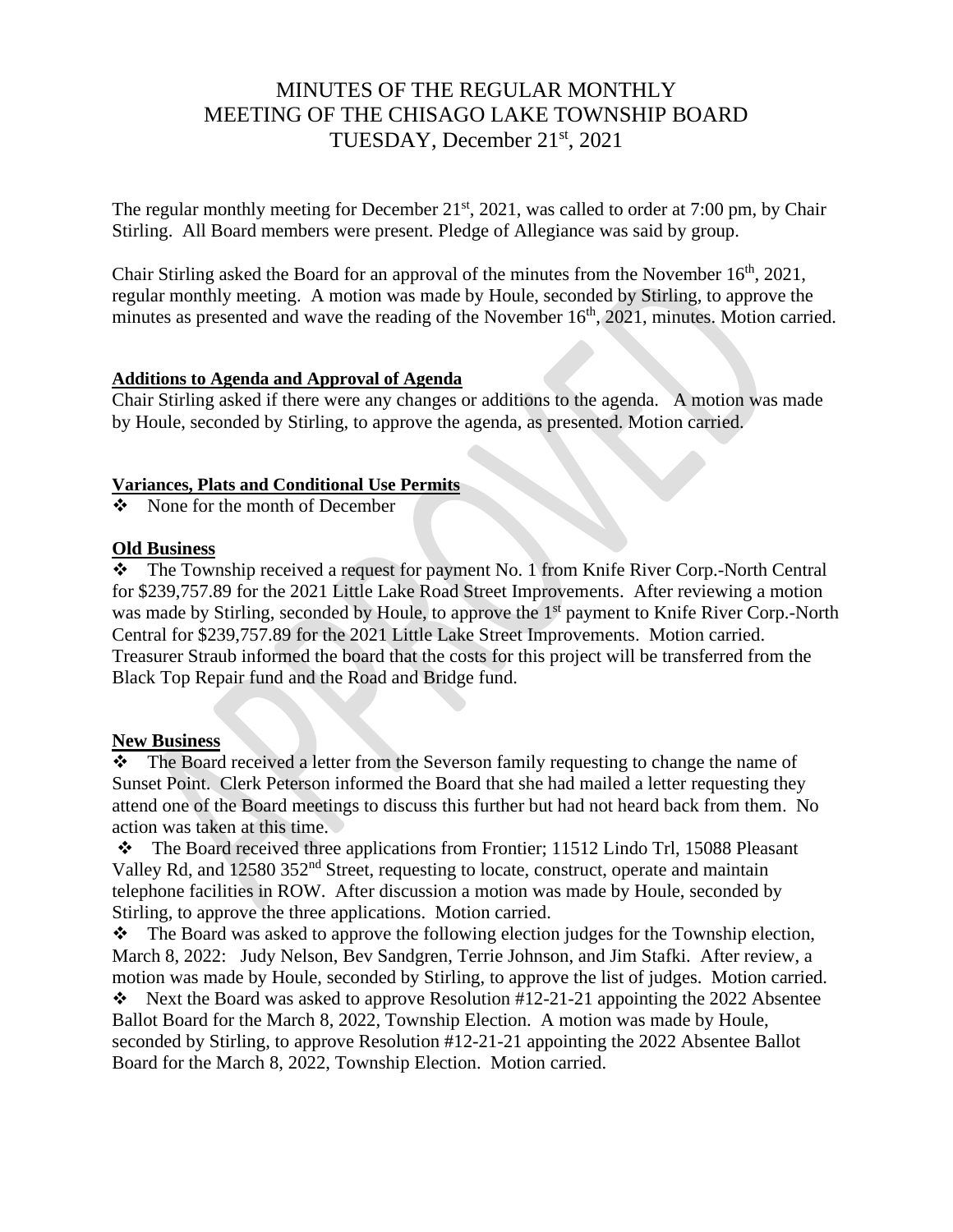Page 2 of the December 21, 2021, Minutes

❖ The Board reviewed the maintenance employee's salary. After reviewing a motion was made by Houle, seconded by Reed to increase the maintenance employee's salary by \$1.00 an hour. Motion carried. Chair Stirling requested to amend the motion to also add .6 of an hour per month to the maintenance vacation schedule. Amended motion carried.

| Matt Wikelius | from $$29.07/hr.$ | to. | \$30.07/hr.                     |
|---------------|-------------------|-----|---------------------------------|
| Dale Anderson | from $$25.46/hr.$ | to. | \$26.46/hr.                     |
| Kent Reed     | from $$24.60/hr.$ | to  | \$25.60/hr. Monday thru Friday  |
| Kent Reed     | from $$36.95/hr.$ | to  | $$37.95/hr. - weekend/holidays$ |

# **Road Report**

❖ Supervisor Wikelius informed the Board that:

- $\triangleright$  Been busy plowing sanding and salting roads
- $\triangleright$  Watershed district has completed the ditch work along 250<sup>th</sup> Street

 $\overline{\phantom{a}}$ 

- $\triangleright$  City of Lindstrom would like to friction seal Lakelawn Drive and 288<sup>th</sup> which are shared roads. Our share quoted is \$27,772.00. After reviewing a motion was made by Houle, seconded by Reed, to work with the City of Lindstrom on friction sealing our portion of Lakelawn Drive and 288<sup>th</sup> for \$27,772.00. Motion carried.
- $\triangleright$  Wikelius, suggested if approved we should also do the streets off from Lakelawn and 288<sup>th</sup> and also Glader/Olympic/Old Holt. These roads were crack sealed a couple years ago but haven't had a surface treatment on them.
- $\triangleright$  Other possible projects for 2022 would be to reclaim and repave, 253<sup>rd</sup> Street, North Lake Lane, Neuman, and Garland Hills plats. We are also looking at putting down Limestone on two miles of road which will be approximately 3000 ton.

# **Information for Officials**

- ❖ Clerk Peterson informed the Board of the following:
	- ➢ A total of 24 Building Permit applications were issued within Chisago Lake Township for the month of November
	- $\triangleright$  No CCATO meeting will be held in December
	- ➢ Hall Rental Report
	- ➢ Clerk, Peterson informed the Board that herself and Treasurer Straub would like to attend training thru MAT on January  $25<sup>th</sup>$ , 2022. A motion was made by Houle, seconded by Reed to approve the clerk and treasurer training January 25, 2022. Motion carried.

# **Financial Report**

❖ Treasurer Straub gave the Treasurer report. After the Treasurer's report was presented, a motion was made by Houle, seconded by Reed, to approve the Financial Report with a balance of, \$1,506,408.12 and pay the bills – Claim numbers 2216 - 2231 in the amount of \$264,729.13. Motion carried.